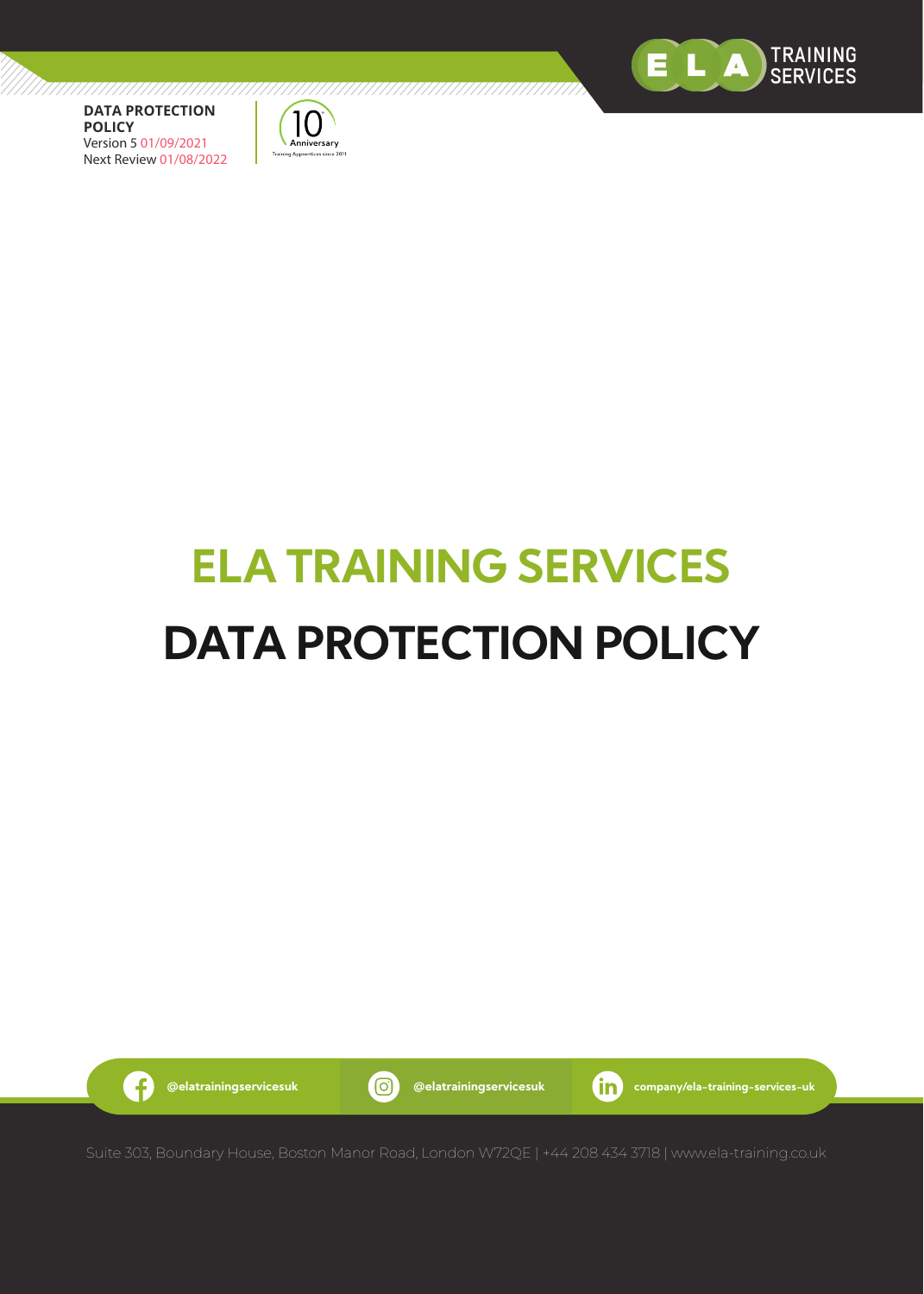

,,,,,,,,,,,,,,,,,,,,,,,,,



,,,,,,,,,,,,,,,,,,,,,,,,

## **Introduction**

ELA Ltd holds and processes information about employees, learners, employers and suppliers for academic, administrative and commercial purposes. When handling such information, ELA and all staff must comply with the General Data Protection Regulations (GDPR) which are set out in the Data Protection Act 2018 (the Act).

#### **In summary these state that personal data shall:**

• Be processed fairly, lawfully and in a transparent manner,

• Be obtained for a specified, explicit and lawful purpose and shall not be processed in any manner incompatible with the purpose,

- Be adequate, relevant and limited to what is necessary for the purpose
- Be accurate and up-to-date, (Inaccurate data will be erased or rectified without delay)
- Not be kept for longer than necessary for the purpose,
- Be processed in a manner that ensures appropriate security of the personal data,
- Be kept safe from unauthorised processing, and accidental loss, damage or destruction,
- Not be transferred to a country outside the European Economic Area, unless that countr has equivalent levels of protection for personal data, except in specified circumstances.

#### **Definitions**

• "Data controller" is the person, authority or agency who determines the purpose and method for processing data

• "Staff", "learners" and "other data subjects" may include past, present and potential members of those groups.

• "Other data subjects" and "third parties" may include contractors, suppliers, contacts, referees, friends or family members.

• "Processing" refers to any action involving personal data, including obtaining, viewing, copying, amending, adding, deleting, extracting, storing, disclosing or destroying information.

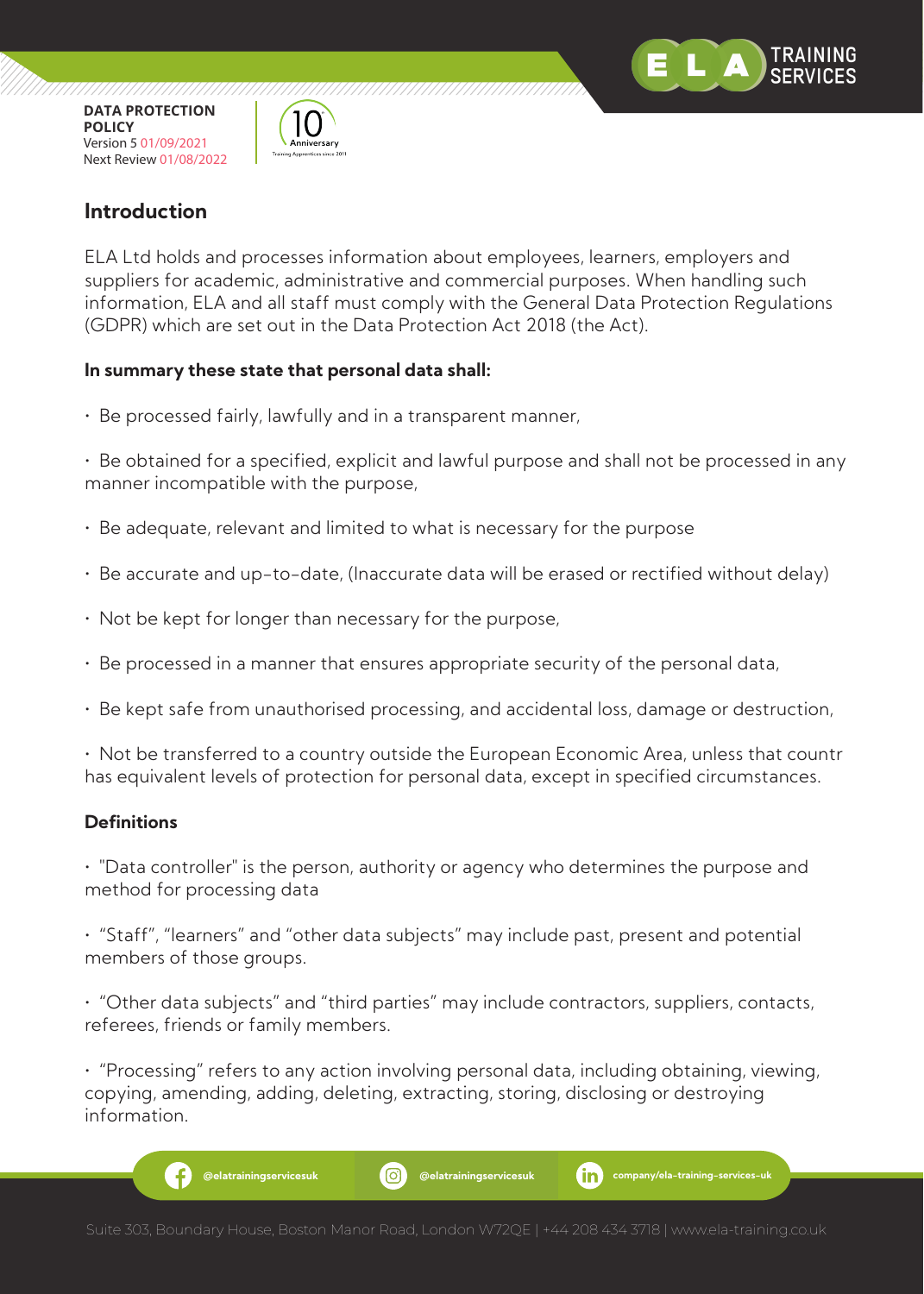

,,,,,,,,,,,,,,,,,,,,,,,,,,,,,,



7777777777777777777777

# **Notification of Data Held**

ELA will notify all staff and students and other relevant data subjects of the types of data held and processed by ELA concerning them, and the reasons for which it is processed.

When processing for a new or different purpose is introduced the individuals affected by that change will be informed and the Data Protection Register entry will be amended.

## **Processing of Learner Data**

This sections covers the collection, recording, organisation, structuring, storage, adaptation or alteration, retrieval, consultation, use, disclosure by transmission, dissemination or otherwise making available, alignment or combination, restriction, erasure or destruction of learner data that included but is not limited to personal data.

## **How we use Learner Data (extract from Apprenticeship Enrolment Form 2021-2022 (v1)**

The information that learners supply will be used by the Education & Skills Funding Agency, an Executive Agency of the Department for Business, Innovation and Skills, to issue you (if you do not already have one) with a Unique Learner Number (ULN), and to create your Personal Learning Record. For more information about how your information is processed and shared, please refer to the ESFA Privacy Notice found at https://www.gov.uk/government/publications/esfa-privacy-notice/education-and-skills-f unding-agency-privacy-notice-may-2018

Other organisations with which we will share information include; Department for Work & Pensions, Local and Combined Authorities in England, Greater London Authority, Higher Education Statistics Agency, Office for Standards in Education, Institute for Apprenticeships and educational institutions and organisations performing research and statistical work on behalf of the Department for Education, or partners of those organisations.

## **What Learner Data we use**

As per Employer Agreement (v1) 2021-2022, SCHEDULE 6 – PROCESSING, PERSONAL DATA AND DATA SUBJECTS Part 1 – Processing by ELA Training Services:

• Scope: ELA Training Services will process personal data as necessary to provide the Training Services (as defined in this agreement) in accordance with the agreement and as instructed by the Employer.

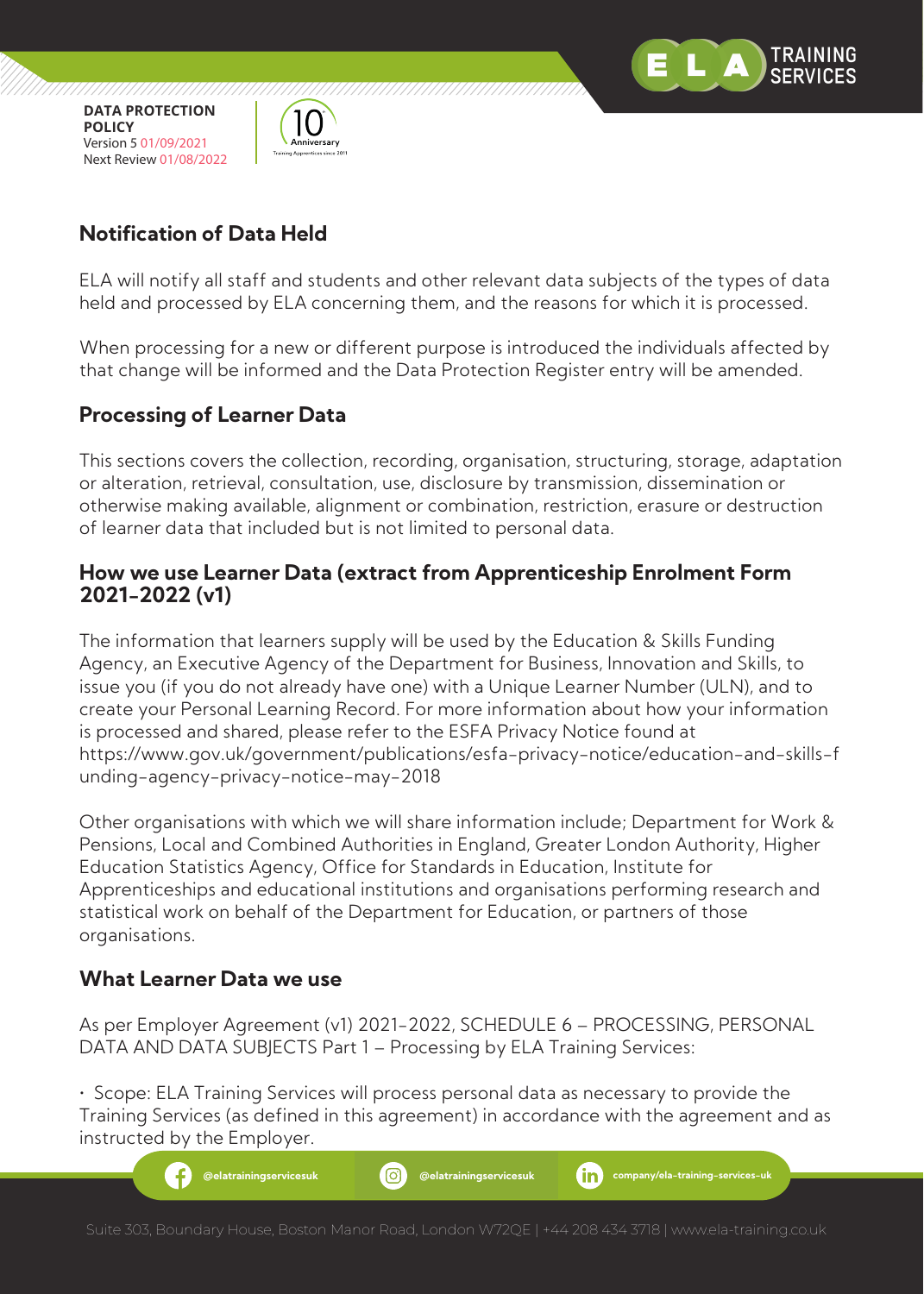

,,,,,,,,,,,,,,,,,,,,,,,,



• Nature: collecting, recording, sorting, storing, retrieving, using and deleting the personal data.

• Purpose of the processing: the performance of this agreement and the delivery of the Training Services

. • Duration of the processing: the duration of this agreement or for as long as ELA Training Services may be required to process personal data in accordance with Applicable Laws.

**Part 2** – Types of Personal Data: name, address, date of birth and contact information (email, phone and physical address) of data subjects.

**Part 3** – Categories of Data Subject: Apprentices and employees/staff of the Employer.

## **How we ensure that Learners know what we do with their Data**

Learners are asked to confirm via their Commitment Statement 2021-2022 (v1) that they have been provided with our Data Protection Policy and the key elements of:

- The data that we take from learner
- The reasons that we take their data
- Our methods of storing their data securely
- The length of time that we keep their data
- $T<sup>+</sup>$  he exceptional lawful basis upon which we do not need to inform them of data use.

## **How we ensure that Employers know what we do with their and their apprentices' Data As per the DATA PROTECTION part of the Employer Agreement**

The following definitions apply:

.G

Controller, Processor, Data Subject, Personal Data, Personal Data Breach, processing and appropriate technical and organisational measures: as defined in the Data Protection Legislation.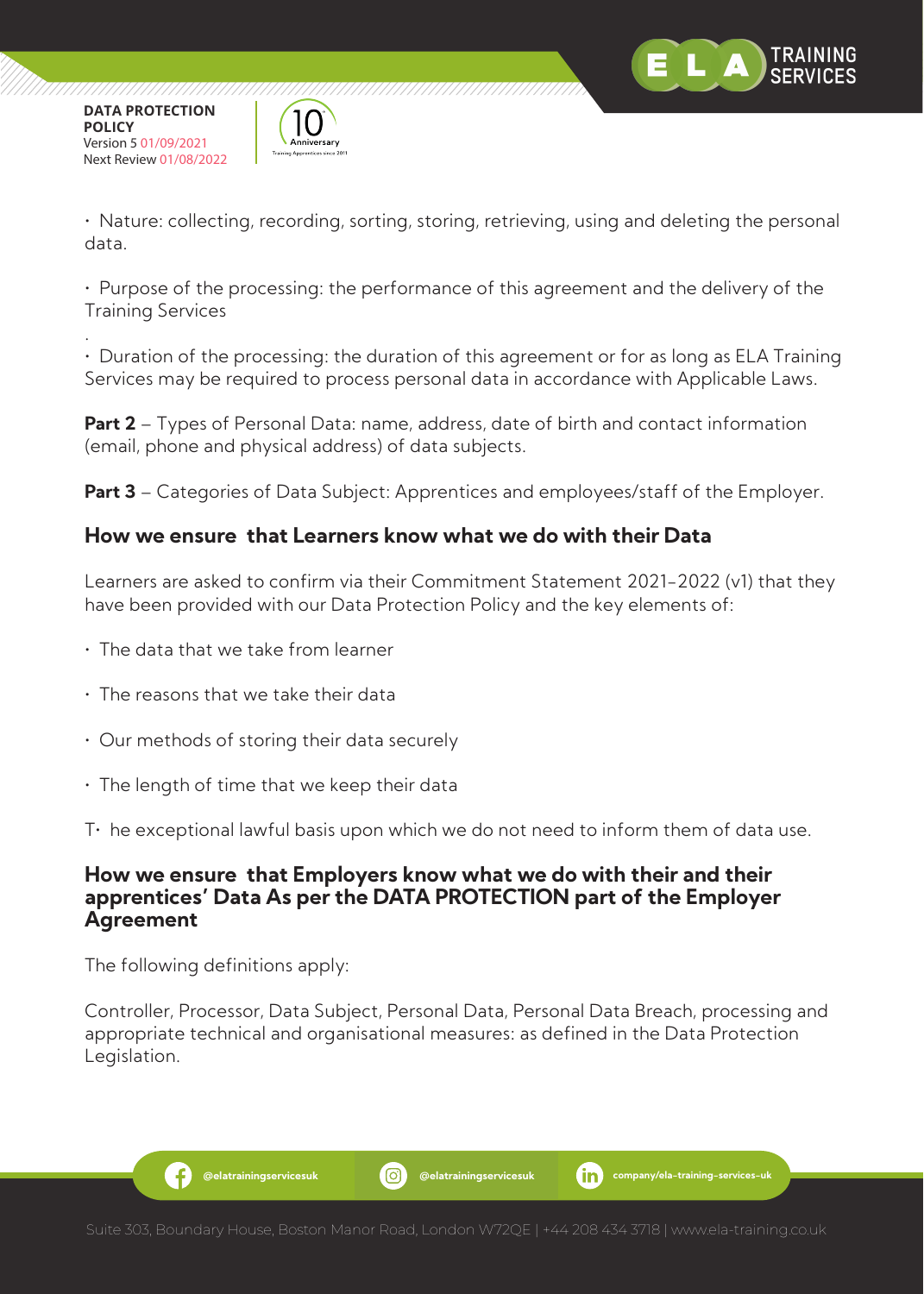

,,,,,,,,,,,,,,,,,,,,,,,,,,,,,,



Data Protection Legislation: the UK Data Protection Legislation and any other European Union legislation relating to personal data and all other legislation and regulatory requirements in force from time to time which apply to a party relating to the use of Personal Data (including, without limitation, the privacy of electronic communications);

UK Data Protection Legislation: all applicable data protection and privacy legislation in force from time to time in the UK including the General Data Protection Regulation ((EU) 2016/679); the Data Protection Act 2018; the Privacy and Electronic Communications Directive 2002/58/EC (as updated by Directive 2009/136/EC) and the Privacy and Electronic Communications Regulations 2003 (SI 2003/2426) as amended.

Both parties will comply with all applicable requirements of the Data Protection Legislation. This clause 14 is in addition to, and does not relieve, remove or replace, a party's obligations or rights under the Data Protection Legislation. In this clause 14, Applicable Laws means (for so long as and to the extent that they apply to ELA Training Services) the law of the European Union, the law of any member state of the European Union and/or Domestic UK Law; and Domestic UK Law means the UK Data Protection Legislation and any other law that applies in the UK.

The parties acknowledge that for the purposes of the Data Protection Legislation, the Employer is the Controller and ELA Training Services is the Processor. Schedule 6 sets out the scope, nature and purpose of processing by the Provider, the duration of the processing and the types of Personal Data and categories of Data Subject. Without prejudice to the generality of 14.2, the Employer will ensure that it has all necessary appropriate consents and notices in place to enable lawful transfer of the Personal Data to ELA Training Services and/or lawful collection of the Personal Data by

ELA Training Services on behalf of the Employer for the duration and purposes of this agreement.

Without prejudice to the generality of 14.2, ELA Training Services shall, in relation to any Personal Data processed in connection with the performance by ELA Training Services of its obligations under this agreement:

Process that Personal Data only on the documented written instructions of the Employer unless ELA Training Services is required by Applicable Laws to otherwise process that Personal Data. Where ELA Training Services is relying on Applicable Laws as the basis for processing Personal Data, ELA Training Services shall promptly notify the Employer of this before performing the processing required by the Applicable Laws unless those Applicable Laws prohibit ELA Training Services from so notifying the Employer;

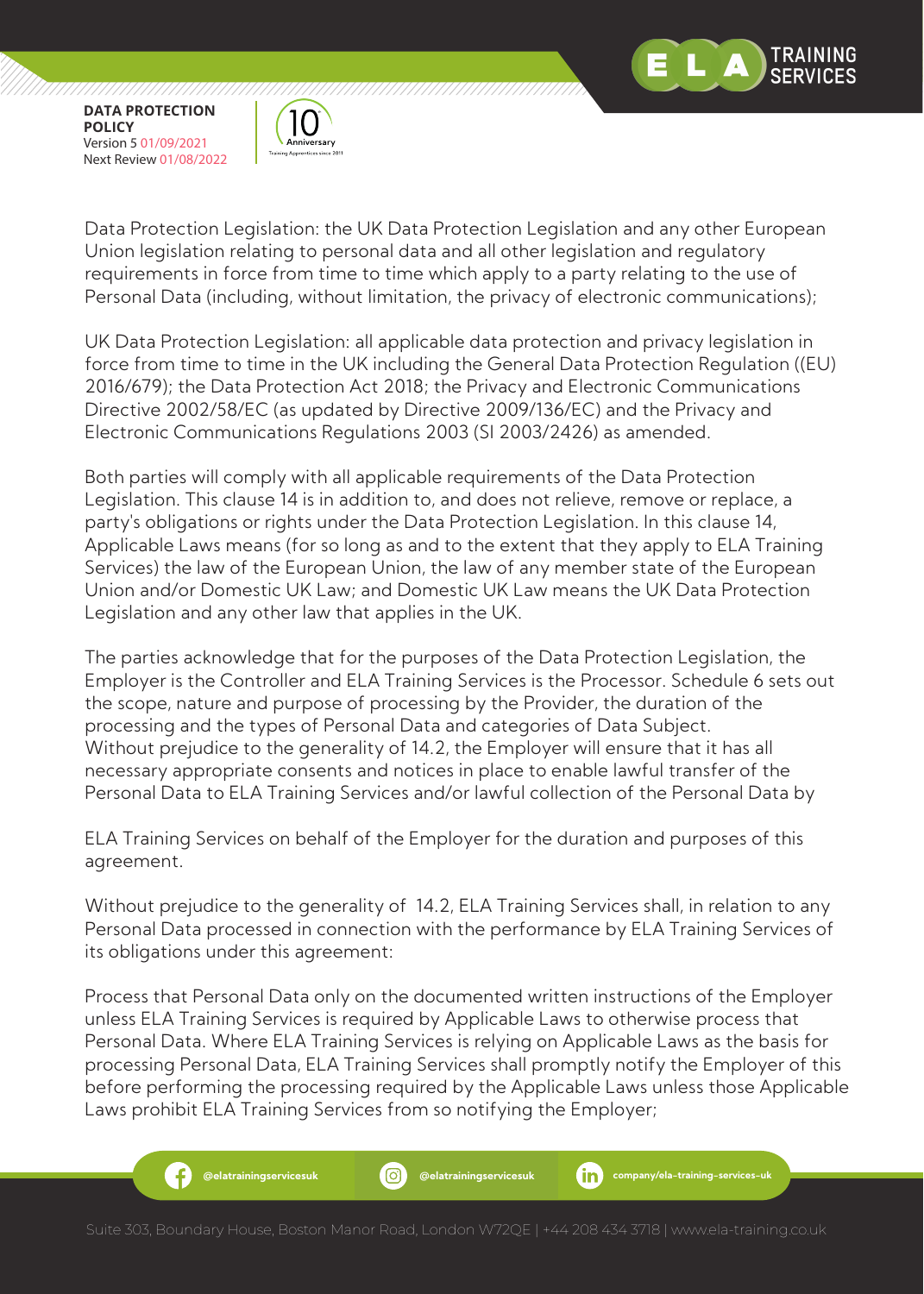

Ð

,,,,,,,,,,,,,,,,,,,,,,,,,,,,,,



ensure that it has in place appropriate technical and organisational measures to protect against unauthorised or unlawful processing of Personal Data and against accidental loss or destruction of, or damage to, Personal Data, appropriate to the harm that might result from the unauthorised or unlawful processing or accidental loss, destruction or damage and the nature of the data to be protected, having regard to the state of technological development and the cost of implementing any measures (those measures may include, where appropriate, pseudonymising and encrypting Personal Data, ensuring confidentiality, integrity, availability and resilience of its systems and services, ensuring that availability of and access to Personal Data can be restored in a timely manner after an incident, and regularly assessing and evaluating the effectiveness of the technical and organisational measures adopted by it);

ensure that all personnel who have access to and/or process Personal Data are obliged to keep the Personal Data confidential;

not transfer any Personal Data outside of the European Economic Area unless the prior written consent of the Employer has been obtained and the following conditions are fulfilled:

the Employer or ELA Training Services has provided appropriate safeguards in relation to the transfer;

the data subject has enforceable rights and effective legal remedies; ELA Training Services complies with its obligations under the Data Protection Legislation by providing an adequate level of protection to any Personal Data that is transferred; and

ELA Training Services complies with reasonable instructions notified to it in advance by the Employer with respect to the processing of the Personal Data;

assist the Employer, at the Employer's cost, in responding to any request from a Data Subject and in ensuring compliance with its obligations under the Data Protection Legislation with respect to security, breach notifications, impact assessments and consultations with supervisory authorities or regulators;

notify the Employer without undue delay on becoming aware of a Personal Data Breach; at the written direction of the Employer, delete or return Personal Data and copies thereof to the Employer on termination of this agreement unless required by Applicable Law to store the Personal Data; and maintain complete and accurate records and information to demonstrate its compliance with this clause 14.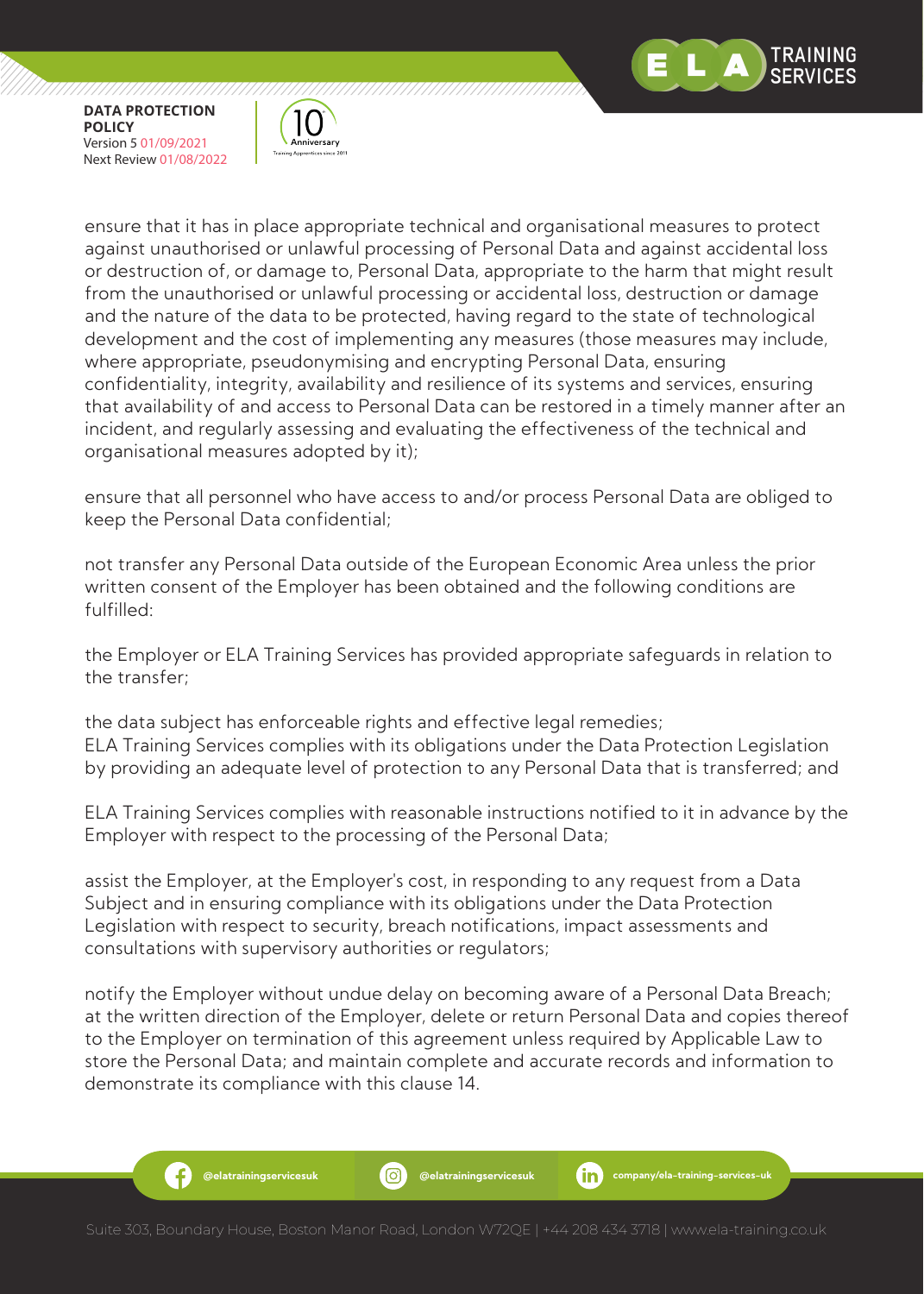

,,,,,,,,,,,,,,,,,,,,,,,,,,,,,



ELA Training Services shall not appoint any third-party processor of Personal Data under this agreement unless the Employer has given its written consent. Where the Employer gives such written consent, ELA Training Services shall ensure that it enters with the third-party processor into a written agreement incorporating terms which are substantially similar to those set out in this clause 14. As between the Employer and ELA Training Services, ELA Training Services shall remain fully liable for all acts or omissions of any third-party processor appointed by it pursuant to this clause 14.6.

ELA Training Services shall not appoint any third-party processor of Personal Data under this agreement unless the Employer has given its written consent. Where the Employer gives such written consent, ELA Training Services shall ensure that it enters with the third-party processor into a written agreement incorporating terms which are substantially similar to those set out in this clause 14. As between the Employer and ELA Training Services, ELA Training Services shall remain fully liable for all acts or omissions of any third-party processor appointed by it pursuant to this clause 14.6.

# **ELA Training Enrolment Data Privacy Notice Summary**

#### **(a simple to understand comprehensive single page document)**

To be used at main enrolments to inform apprentices and learners of the basics of Data Protection.

Information you give us

Your personal information, where you studied previously and your academic records.

What we use the information for

To provide you with a full education experience and services under our public interest task of providing education to you. There are various education acts and data protection law that we abide by. Some of your data will be transferred to other internal systems, such as Onefile and our learner information management system (PICS). We also take your photograph for ID purposes, record sound and images during virtual learning sessions and in the interest of safety, security and safeguarding.

Who we share the information with

We do share your information with various national and local government agencies, such as the Education and Skills Funding Agency, as well as Awarding Organisations, partner institutions.

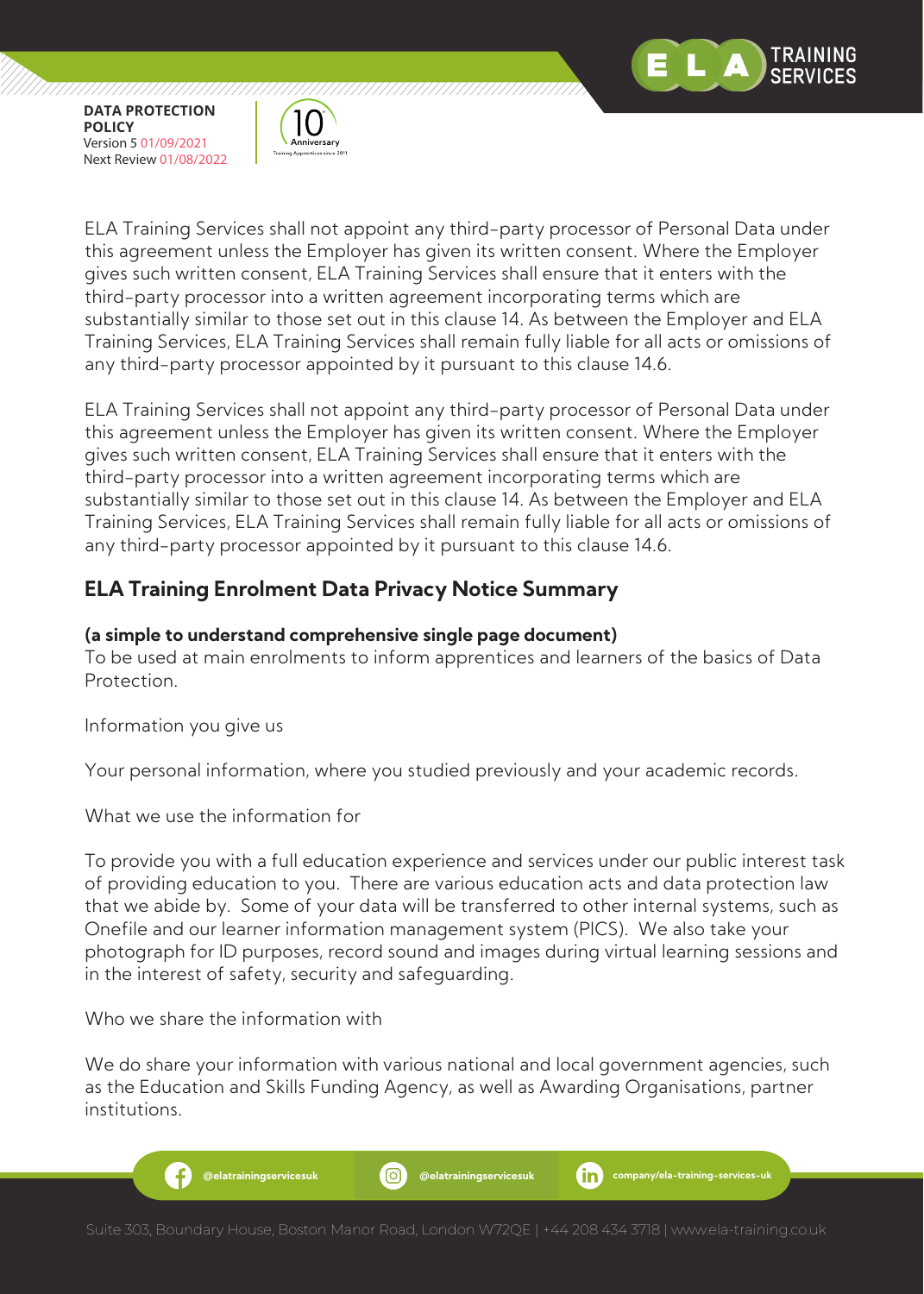

,,,,,,,,,,,,,,,,,,,,,,,,,,,,,,



We may also share your information with legal firms and future employers with your specific authority – these organisations will gain your agreement before contacting us. Occasionally we may have to provide a copy of our electronic database to our Software Supplier for fault investigation purposes. We have legal agreements with our software suppliers that they will only use the data for this purpose and will destroy it when no longer needed.

Why we share this information

To ensure your education is paid for and that our obligations under the Education Act are met.

To ensure you receive your qualification certificates.

To ensure your safety, security and safeguarding.

To ensure our software systems function correctly.

The Education and Funding Skills Agency also require you to consent to being contacted for their own survey purposes. Please see over for their Privacy Statement. We collect your consent on their behalf.

Your rights

You have various rights including requesting that any errors in the data we hold about you are corrected, to ask what personal information we hold about you and to make a complaint to the Information Commissioner's Office (ICO) if you are unhappy about the way your personal date is being used.

This privacy notice is issued by the Education and Skills Funding Agency (ESFA), on behalf of the Secretary of State for the Department of Education (DfE). It is to inform learners how their personal information will be used by the DfE, the ESFA (an executive agency of the DfE) and any successor bodies to these organisations. For the purposes of the relevant data protection legislation, the DfE is the data controller for personal data processed by the ESFA.

Your personal information is used by the DfE to exercise its functions and to meet its statutory responsibilities, including under the Apprenticeships, Skills, Children and Learning Act 2009 and to create and maintain a unique learner number (ULN) and a personal learning record (PLR). Your information will be securely destroyed after it is no longer required for these purposes.

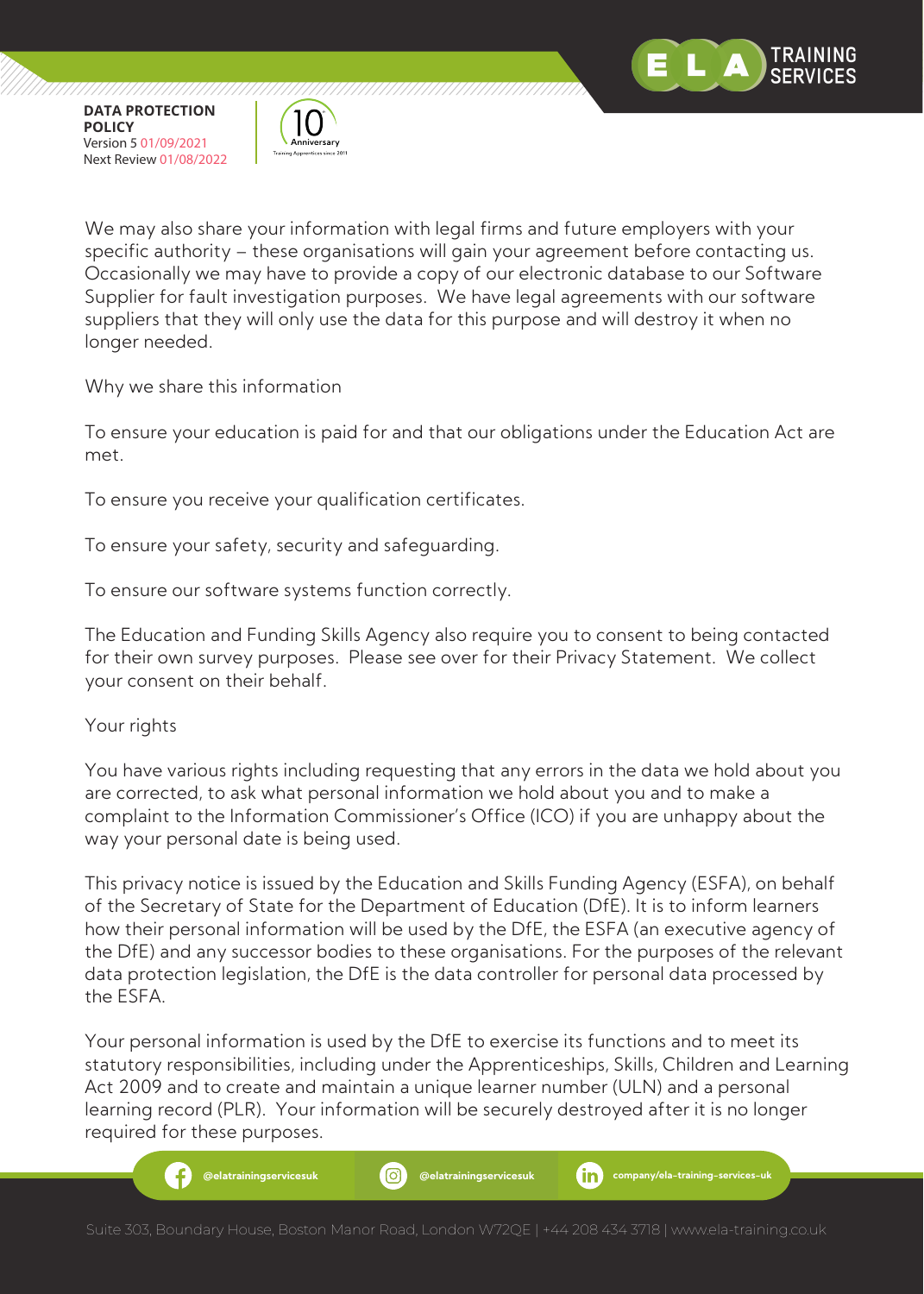

,,,,,,,,,,,,,,,,,,,,,,,,,,,,,



Your information may be shared with third parties for education, training, employment and well-being related purposes, including for research. This will only take place where the law allows it and the sharing is in compliance with the Data Protection Act 1998 data protection legislation. The English European Social Fund (ESF) Managing Authority (or agents acting on its behalf) may contact you in order for them to carry out research and evaluation to inform the effectiveness of training.

You can agree to be contacted directly by the ESFA about courses and learning opportunities or for their surveys and research by ticking the appropriate boxes on your enrolment form, or your online application or enrolment. If you are applying or enrolling by phone you will be asked to give your consent.

Further information about use of and access to your personal data, details of organisations with whom the ESFA regularly shares data, information about how long the ESFA retains your data, and how to change your consent to being contacted, please visit https://www.gov.uk/government/publications/esfa-privacy-notice

## **Staff Responsibilities**

All staff shall:

• ensure that all personal information which they provide to ELA in connection with their employment is accurate and up-to-date;

• inform ELA of any changes to information, for example, changes of address; check the information which ELA will make available from time to time, in written or automated form, and inform ELA of any errors or, where appropriate, follow procedures for up-dating entries on computer forms. ELA will not be held responsible for errors of which it has not been informed.

• When staff hold or process information about learners, colleagues or other data subjects (for example, learners' course work, references, or details of personal circumstances), they should comply with the following:

Staff shall ensure that:

Æ

All personal information is kept securely;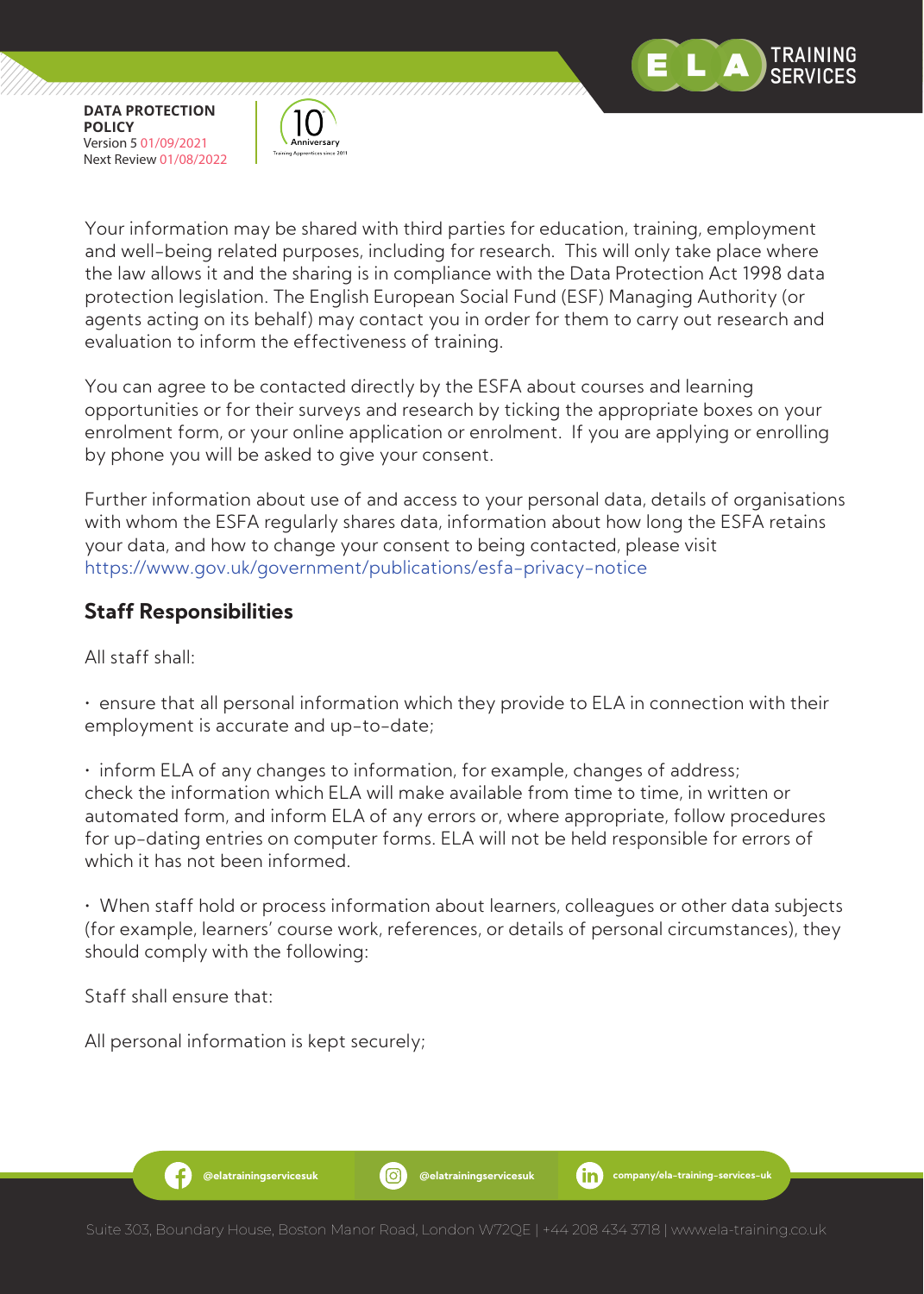

,,,,,,,,,,,,,,,,,,,,,,,,,,,,,,



,,,,,,,,,,,,,,,,,,,,,,,

• Personal information is not disclosed either orally or in writing, accidentally or otherwise to any unauthorised third party. Unauthorised disclosure may be a disciplinary matter, and may be considered gross misconduct in some cases.

When staff supervise learners doing work which involves the processing of personal information, they must ensure that those students are aware of the General Data Protection Principles, in particular, the requirement to obtain the data subject's consent where appropriate.

Student Responsibilities

## **All students shall:**

• ensure that all personal information which they provide to ELA is accurate and up-to-date;

• inform ELA of any changes to that information, for example, changes of address;

• check the information which ELA will make available from time to time, in written or automated form, and inform ELA of any errors or, where appropriate, follow procedures for up-dating entries on computer forms. ELA will not be held responsible for errors of which it has not been informed.

### **Rights to Access Information**

Ð

Staff, learners and other data subjects in ELA have the right to access any personal data that is being kept about them either on computer or in structured and accessible manual files. Any person may exercise this right by submitting a request in writing to the appropriate designated data controller.

ELA aims to comply with requests for access to personal information as quickly as possible, but will ensure that it is provided within 40 days unless there is good reason for delay. In such cases, the reason for the delay will be explained in writing by the designated data controller to the data subject making the request.

**Subject Consent:** In some cases, such as the handling of sensitive information or the processing of research data, ELA is entitled to process personal data only with the consent of the individual. Agreement to ELA processing some specified classes of personal data is a condition of acceptance of a learner on to any course, and a condition of employment for staff.